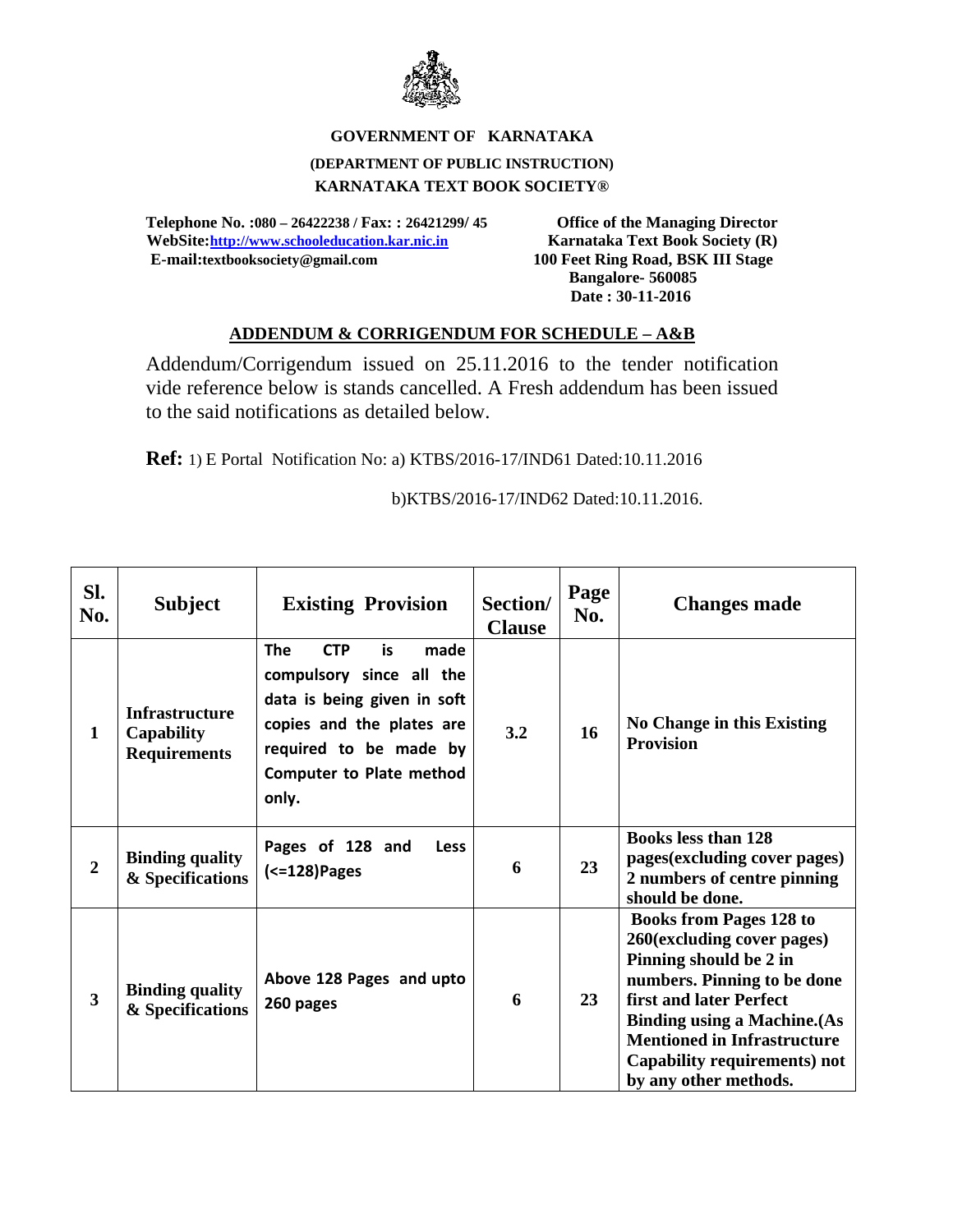| $\overline{\mathbf{4}}$ | Liquidated<br>damages for<br>delay & penalty<br>for defective<br><b>Books</b> | lf<br>supplier<br>does<br>not<br>execute the work as per<br>implementation<br>the<br>schedule,<br>liquidated<br>damages will be imposed<br>at the rate of 1% per week<br>for the first 3 weeks, 2%<br>per week for the next 3<br>weeks, 3% per week for<br>the next 2 weeks and 5%<br>thereafter for the delayed<br>portion until completion of<br>supplies if the Purchaser<br>decides<br>to accept the<br>supplies. Part of the week<br>will be considered as one<br>week. | 6.18.1                     | 25               | If supplier does not execute<br>the work as per the<br>implementation schedule,<br>liquidated damages will be<br>imposed at the rate of 1% per<br>week for the first 3 weeks, 4%<br>per week for the next 3<br>weeks, 8% per week for the<br>next 2 weeks and 15%<br>thereafter for the delayed<br>portion until completion of<br>supplies if the Purchaser<br>decides to accept the<br>supplies. Part of the week will<br>be considered as one week. |
|-------------------------|-------------------------------------------------------------------------------|------------------------------------------------------------------------------------------------------------------------------------------------------------------------------------------------------------------------------------------------------------------------------------------------------------------------------------------------------------------------------------------------------------------------------------------------------------------------------|----------------------------|------------------|-------------------------------------------------------------------------------------------------------------------------------------------------------------------------------------------------------------------------------------------------------------------------------------------------------------------------------------------------------------------------------------------------------------------------------------------------------|
| 5                       | <b>Covering Page</b>                                                          | <b>Goods Tender</b>                                                                                                                                                                                                                                                                                                                                                                                                                                                          |                            | $\mathbf{1}$     | <b>Works Contract Tender</b>                                                                                                                                                                                                                                                                                                                                                                                                                          |
| 6                       | <b>Micro and Small</b><br><b>Enterprises</b>                                  | <b>Micro</b><br><b>Small</b><br>and<br><b>Enterprises</b><br>registration<br>certificate if claims are<br>maid under this category<br>provided<br>vide<br>as<br>notification<br>number<br>FD130EXP-12/2015<br>dated<br>$8^{\text{th}}$<br>September2015<br>and<br>Circular number 850 12/15<br>29.12.2015                                                                                                                                                                    | 1.2.1(4)<br>&<br>2.19.1(K) | 6 &<br>13        | <b>Deleted</b>                                                                                                                                                                                                                                                                                                                                                                                                                                        |
| $\overline{7}$          | <b>Number of</b><br>Proposals &<br><b>Package Details</b>                     | <b>Purchaser</b><br>may<br>be<br>penalized<br>due to<br>such<br>misrepresenattion.                                                                                                                                                                                                                                                                                                                                                                                           | 2.3.3                      | $\boldsymbol{9}$ | Purchaser has the right to<br>penalize for such<br>misrepresenattion.                                                                                                                                                                                                                                                                                                                                                                                 |
| 8                       | <b>Price Proposal</b>                                                         | all Taxes                                                                                                                                                                                                                                                                                                                                                                                                                                                                    | 2.10.1(b)                  | 12               | Other than VAT, VAT should<br>be indicated separately.                                                                                                                                                                                                                                                                                                                                                                                                |
| 9                       | Format and<br><b>Signing of</b><br>Proposal                                   | <b>Bidder Lowest quoted rate</b>                                                                                                                                                                                                                                                                                                                                                                                                                                             | 2.13.2(b)                  | 12               | <b>Bidders lowest quoted rate</b><br>excluding VAT(VAT Rate<br>should be indicated<br>separately)                                                                                                                                                                                                                                                                                                                                                     |
| 10                      | <b>Evaluation</b><br><b>Methodology</b>                                       | <b>Insertion of New Clause</b>                                                                                                                                                                                                                                                                                                                                                                                                                                               | 4.2.1(a)                   | 18               | In determining the lowest<br>evaluated price- In a tender<br>where the tenderers are both<br>from the state of Karnataka<br>as well as from outside the                                                                                                                                                                                                                                                                                               |